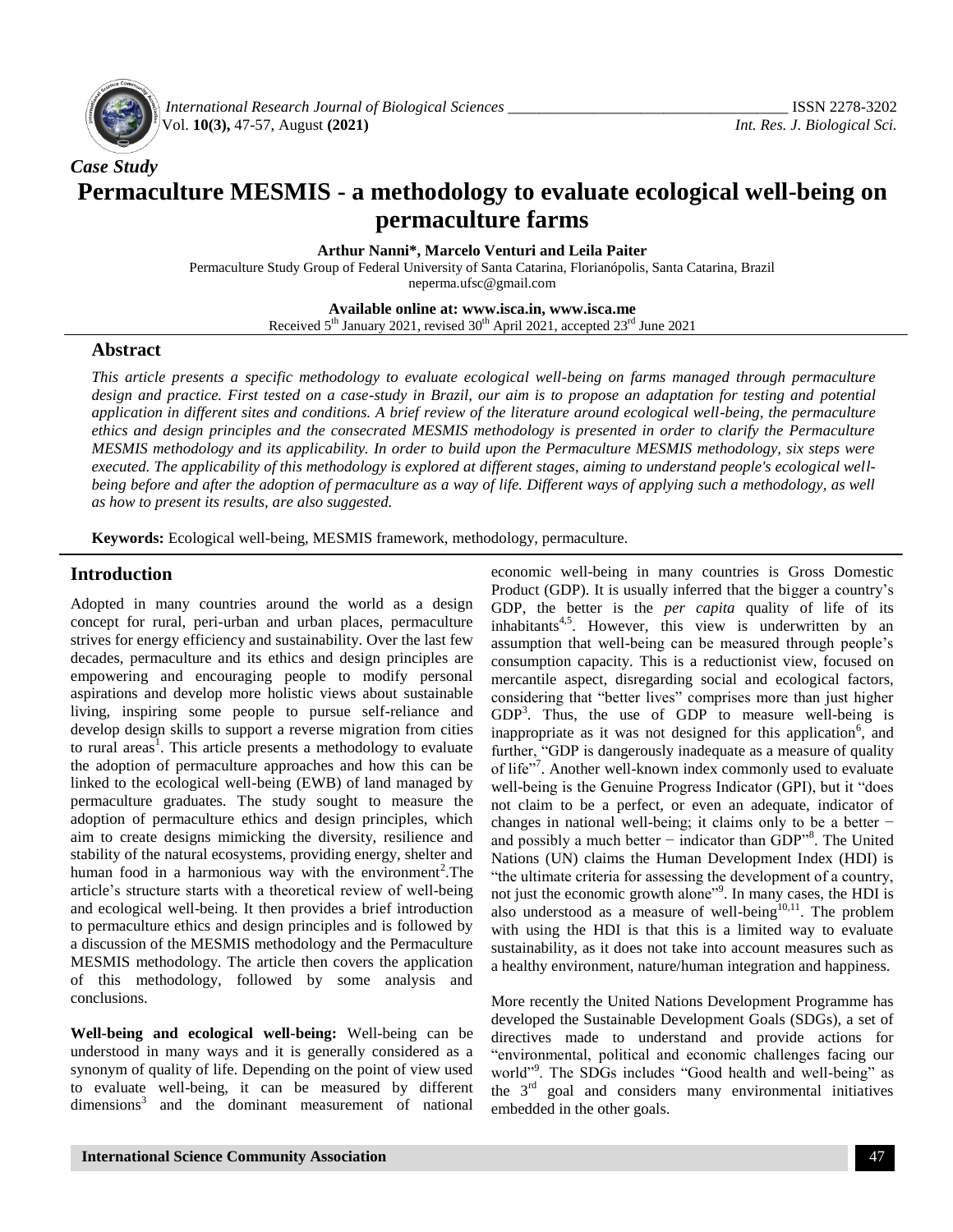The Network of Wellbeing<sup>12</sup> believes that "permaculture and well-being can be used as frameworks to engage people on a personal level and connect them with wider positive changes in society and the natural word". In the same way, The Well-being Economy Alliance<sup>13</sup> intends to "change the economic system" through a decentralised empowerment, focused on clusters and hubs seeking to create a well-being economy, that "delivers human and ecological well-being".

The overall aim of permaculture principles is to develop sustainable human habitats "that do not result in ecological degradation or social injustice"<sup>14</sup>. Thus, "an ecological *habitus* can be the key for the advance to an ecological well-being where the inertial behaviour of people now, take in consideration a low impact way to live based in the logic to live well in the place enjoying it socially and ecologically integrated manner" and be the key to advancing ecological well-being<sup>14</sup>. "Permaculture is both local and global articulating global matters of concern such as food production, renewable energy sources, and ecological well-being in deeply localised variants"<sup>15</sup>.

Permaculture design aims at the appreciation of "socioecological organisation of human communities<sup>"16</sup> where "the purpose is that of creating the condition both for human wellbeing and for the health of the biotic community"<sup>16</sup>.

In the psychology field, a therapy method that aims to improve general well-being<sup>17</sup>. They sought to understand "the integration" between the psychotherapeutic and gardening aspects of the nature-based therapy", with focus on the "integration between the psychotherapeutic and permacultural aspects". Some environmental psychology researchers are concluding that living in a more ecological way can produce more happiness than a life based on consumption, because ecological "individuals hold intrinsically oriented values and are more mindful of their inner experience and behaviour"<sup>18</sup>.

In this scenario, it is important to measure permaculturists' ecological well-being, in order to explore whether permaculture could be an important way to provide well-being, sustainability and, as consequence, stimulate other people to adopt it, or create public policies in the same direction.

**Mesmis Framework:** MESMIS is a research method that enables the evaluation and monitoring of natural resources and managed systems sustainability<sup>19</sup>. Its aim is to provide an embracing and interdisciplinary vision for understanding the fragilities and potentialities of a managed system, considering environmental, economic and social processes. Beyond that, the MESMIS framework has been attracting considerable attention, since it has been extensively tested in case studies $19$ .

MESMIS proposes a comparison between existing management systems and alternative systems (transverse evaluation) and/or modifications and observation over the time line (longitudinal

evaluation). Both aims to evaluate how sustainable a determined agro ecosystem is and what are the critical points that can influence sustainability in a negative or positive way. One of the major characteristics assigned to this methodology is its participatory character, where its discussion and feedback are facilitated between evaluators and the evaluated people.

The evaluation cycle proposed by MESMIS initially provides a focus on determining the management systems to be evaluated, followed by identification of critical points that may compromise sustainability, choice of indicators to be measured, monitoring and evaluating results to determine the major obstacles and favourable points to attain sustainability and, at last, writing conclusions and recommendations.

In the MESMIS application, several techniques are used. One of them is an "open-ended and semi-structured interview with farmers, key community members and project staff $19$ <sup>19</sup>. The choice of MESMIS as a research framework was made because of its convergent aspects in evaluating sustainability and EWB as well.

The framework for assessing the sustainability of natural resources' management systems (MESMIS, the acronym in Spanish) was used to evaluate 5 farms in Italy<sup>1</sup>, one of them having a permaculture profile. Thus, the sustainability of farms managed using permaculture logic is a new theme and remains well less researched.

In the original MESMIS methodology, the selected attributes mainly concern food production<sup>20</sup>. The author applied attributes from researchers from other disciplines to broaden the analysis further to include ethical, cultural and social indicators in order to achieve a holistic view of the relationship between the landholder and the land. Hence, it is possible that the MESMIS methodology can be modified and applied to evaluate different environments, such as permaculture farms.

**Permaculture MESMIS:** The Permaculture MESMIS methodology intends to answer the question "How can we evaluate the understanding and adoption of permaculture in rural environments?" This question is multifaceted because permaculture, unlike other paradigms, such as organic agriculture, agroecology, and biodynamics with its focus on food production, seeks to provide a holistic and sustainable approach to the living on the land. Thus, Permaculture MESMIS is a quali-quantitative evaluation instrument based on MESMIS framework. Some customisations were included to consider issues beyond food production. Thus, a specific questionnaire contemplating permaculture ethics and design principles (briefly described below), was designed to be applied with permaculture-trained landholders.

**Permaculture ethics and design principles:** In the early 70's many people across the world realised they were living in a developing environmental crisis, linked to the "booming of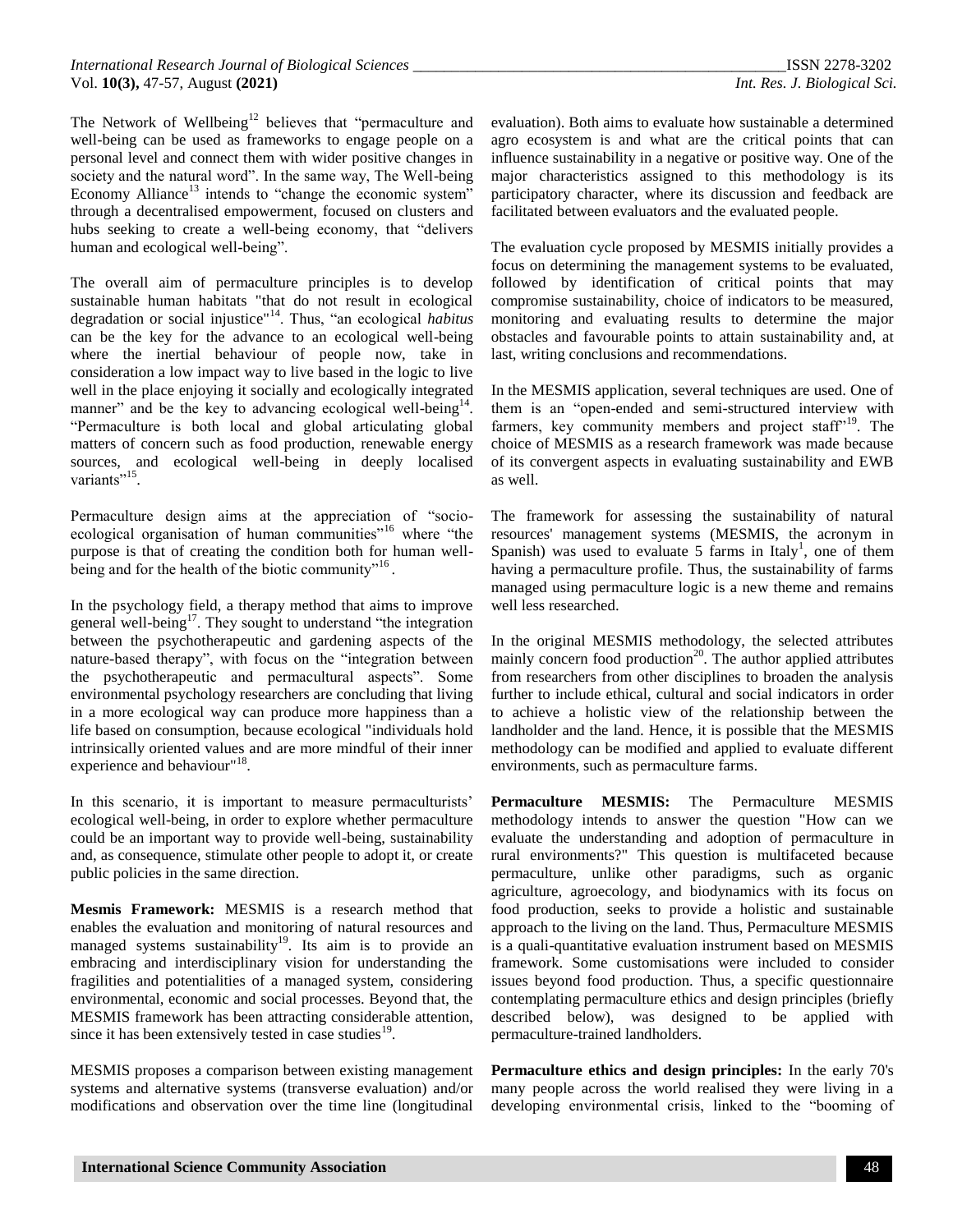mass-market economy<sup>321</sup> and growth of an industrial consumer society. Individuals and grass-roots counterculture movements began to explore solutions to the crisis<sup>22</sup>. Bill Mollison and David Holmgren systematised principles and techniques for a 'permanent agriculture', inspired by natural patterns, aiming the reduction of the dependency on agrochemicals or labour exploitation<sup>23</sup>. This 'permaculture', that was mainly documented around food, water and shelter was steadily articulated as a philosophy and design system for all domains of human endeavour, a 'permanent culture' with "function as a framework for integrating knowledge and practice across disciplines to support collaboration with mixed groups"<sup>24</sup> "to help shed new light on grassroots networks and transition processes"<sup>25</sup> .

Thus, permaculture is much more than a holistic science, it can be understood as a life philosophy in which humans integrate with nature rather than destroying and dominating  $it^{26}$ . In this context, humans can promote natural processes and interactions with nature with the aim of improving food production, energy capture and storing, water quality and other items necessary for human life $^{27}$ .

The permaculture concept has been developed on the basis of three ethics, supported by twelve design principles that give practical directions for sustainable design<sup>28</sup> (Figure-1). The ethics of permaculture involves three great areas of necessity for our coexistence with Earth: environmental, social and economic. The first ethic "Earth care" takes into consideration environmental questions and tells us of our obligation to care for the planet in the knowledge that it is the home of all humanity. "People care" is the second and it sets an action line for social systems and behaviours and alerts us about individual and community needs for physical and mental health, well-being, political autonomy, shelter, food security, human rights, and education. The third, "Future care"<sup>29\_32</sup> assumes that abundance is the way to do it, where each one shares their surplus and ensures policies aiming a fair opportunity for everyone to a sustainable future. Thus, "the environmental, social, and economic, triangle that forms the basis of understanding for many sustainable development models is directly correlated to the permaculture core ethics of earth care, people care, and fair share"<sup>33</sup>.

Under these ethics are the twelve design principles that guide the human-nature interaction, establishing an effective permaculture design. A briefing of the dozen design principles<sup>28</sup> is shown as follows: i. Observe and interact - searches knowledge from nature through observation and the interaction with it. ii. Capture and store energy – it shows that there are, in a local scale, a diversity energy kind that can be captured and stored to supply human necessities. iii. Obtain a yield – in the short term harvesting is needed to supply immediate necessities and provisions for a long term design. iv. Apply self-regulation and accept feedback – to recognise the dynamic equilibrium and to be watchful on how nature matches to our actions. v. Use and value renewable resources and services – adjustments are

needed to improve the use of more natural renewable services and elements, including sunlight, rainwater, winds, biomass, etc. vi. Produce no waste - by avoiding waste we can save time, efforts, nature services and it richness. vii. Design from patterns to details - we can find a lot of patterns, its dimensions and its repetition on nature. They are patterns that contain the harmony in its operation. It suggests following these pattern directions in the day by day work providing efficient systems way more equilibrated and integrated with nature. viii. Integrate rather than segregate - attempt to replace competition by cooperation, both in relationship and production. ix. Use small and slow solutions – it searches to avoid the immediateness stimulated by a consumption society. It is important to think in simple solutions with longer and effective results. x. Use and value diversity - Earth is very much diverse in cultures, landscapes, vegetation and biomes. Its diversity should be respected and seeded, because the imposition of one way to live over others causes suffering and degradation, while its values can guarantee and make our survival easier. xi. Use edges and value the marginal - the edges in the nature are places with a lot of energy concentration. When two or more environments meet, the diversity and resistance to adversities are larger, making the system more productive. xii. Creatively use and respond to change - building a more equilibrated society is a process of [re]adaptation that demands creativity, because adversities will be present all the time and also should be viewed as a learning opportunity instead of a problem.



**Figure-1:** Permaculture ethics and design principles (peripheral) proposed by Holmgren<sup>34</sup>.

## **Methodology**

The applicability of MESMIS for rural spaces designed by the permaculture concept, required a construction of a specific methodology, taking into account permacultural particularities. Thus, the "Permaculture MESMIS" methodology was created, structured in six steps tested by case studies<sup>26</sup>. According to these authors, the first step involves the selection of nonpermacultural farmers to be evaluated. The second demands the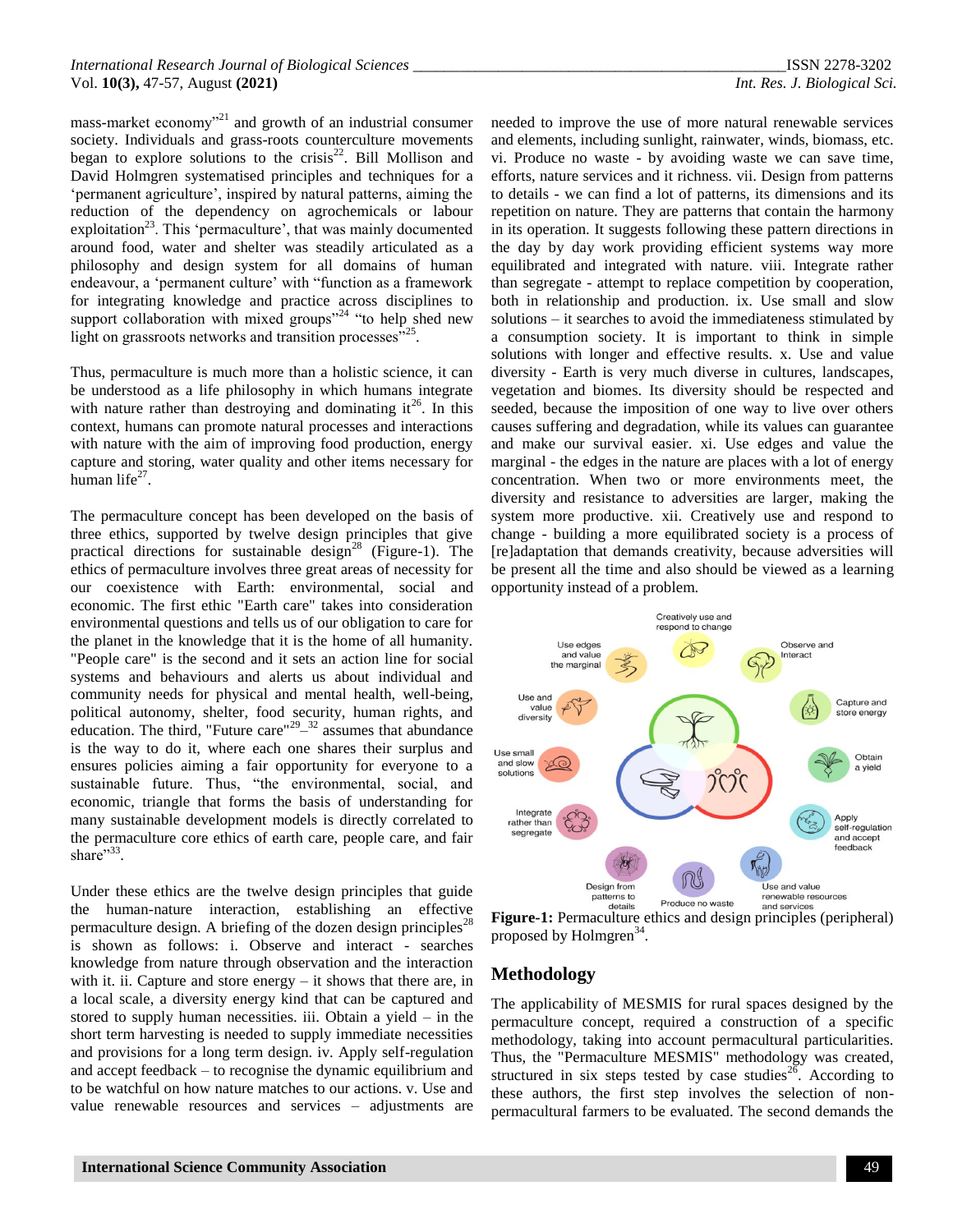participation of the Permaculture Design Certificate (PDC) course. The third involves adjustments between MESMIS variables and permaculture principles. The fourth, compromises the integration of 12 permaculture design principles instead of the 7 general attributes proposed by the original MESMIS. The fifth considers a Participatory Rural Diagnosis and the sixth, the most important step, is the development of a questionnaire to evaluate EWB, consisting of 36 questions being 12 for each of the ethics areas of Earth care, People care and Future care.

One a specific questionnaire designed for a particular cultural region in southern Brazil was proposed<sup>26</sup>. The questions were applied in three stages with the sample farmers over a period of two years: once before the PDC and the other right after the PDC and third one, one year after the PDC. The authors suggest that the adoption of Permaculture MESMIS needs to consider having the flexibility in the questions to ensure the applicability of the relevant regional physical, economic and social realities.

Trying to adapt the Permaculture MESMIS from a local reality to a generic working framework able to measure the intensity of EWB, the Measurement Attitudes methodology<sup>35</sup> scope were used to build the semi-structured questionnaire involving the permaculture ethics and design principles. This questionnaire (Table-1), considers generic statements to evaluate how much the sample farmers incorporated the permaculture ethics and the design principles to the management of their farms. As a general rule, it is suggested that a customisation of the statements for specific cases must incorporate local cultures and habits.

Furthermore, there are numerous considerations in the literature about the risk of using statements in questionnaires and many guides on writing survey questions recommend avoiding agreedisagree statements, because most people have a general tendency to provide affirmative answers to the questionnaire items, regardless of the content of the items (the acquiescence response bias) causing assessments distortions<sup>36</sup>. Therefore, it is suggested that researchers use strategies to avoid this effect, like the adoption of answer inversion for different statements and "it is probably best that all items be positively or directly worded and not mixed with negatively worded items $37$ . For this reason, in this article only the simple positive statements will be presented.

In order to assign final values to each statement, scores between 1 and 5 are indicated: where "1" is related to "strongly disagree" and "5" is "strongly agree". So, the intensity of EWB is considered here as proportional to the scores and sums obtained from the whole questionnaire. To facilitate understanding and to be accessible for illiterate people, cartoon facial expressions could be used, each one having correspondence with mentioned values (Table-1). At the time of the interview to conduct the questionnaire, these numbers should not be shown to the interviewee. Instead, five cards containing only the facial expressions should be used.

To register any additional feedback from permaculturists, it is better to record the interviews and encourage the interviewee to give more in-depth answers to each statement using prompts like: Why did you chose that answer? Can you give an example?

In some cases, when possible, it is interesting to try to make comparisons between different stages of the incorporation of ethics and design principles<sup>26</sup>, when measuring EWB using Permaculture MESMIS on before, right after, one year after the PDC and beyond, aiming to establish if a more resilient wellbeing it was incorporated. Where it is not possible to apply MESMIS before participants have completed their PDC, it is suggested researchers undertake a "second round" for all statements, considering the following question at the end of interview: How do you think you would have answered these questions differently before you did your PDC? This "second round" is usually faster than the first part of the interview.

It is important to consider that this second round results show only the interviewee's perception about his/her lifestyle before the PDC or incorporation of permaculture ethics and principles. As applied after the first statements round, there is an enormous possibility of response inductance, once the interviewee does a self-reporting, but now considering its sustainability and ecological well-being incorporated by the adoption of permaculture ethics and principles. Thus, this "second round" results have limitations that can affect both the interpretation and the final analysis.

## **Results and discussion**

The integration of data resulting from interviews can be done using a simple spreadsheet. This spreadsheet can enable further analysis involving the ethics and design principles. As an example, data collected from one monitored permaculture farm in Brazil<sup>26</sup> is presented on Table-2, along with the 36 statements and their obtained scores, being 1-12 (Earth care), 13-24 (People care) and 25-36 (Future care).

There are different ways to present the data collected from the interviews. One of the most used by traditional MESMIS framework one is the AMOEBA diagram<sup>38,39</sup>. The AMOEBA diagram is an effective way of showing different researched stages, using simple and coloured lines shaping polygons. As an example, the case study presented $^{26}$  employed the AMOEBA diagram, exploring coloured lines in three different stages: before the PDC, right after PDC and one year after the PDC. It makes the distinction between the three permaculture ethics and generates three pie pieces for the AMOEBA diagram, when questions 1 to 12 are related to Earth care, 13 to 24 to People care and 25 to 36 to Future care (Figure-2). The analysis of the graph shows a huge incorporation of each design principle, since the stage "before PDC" clearly displays a closer polygon than the stage "one year after PDC" showing a clearer and more significant improvement on the EWB.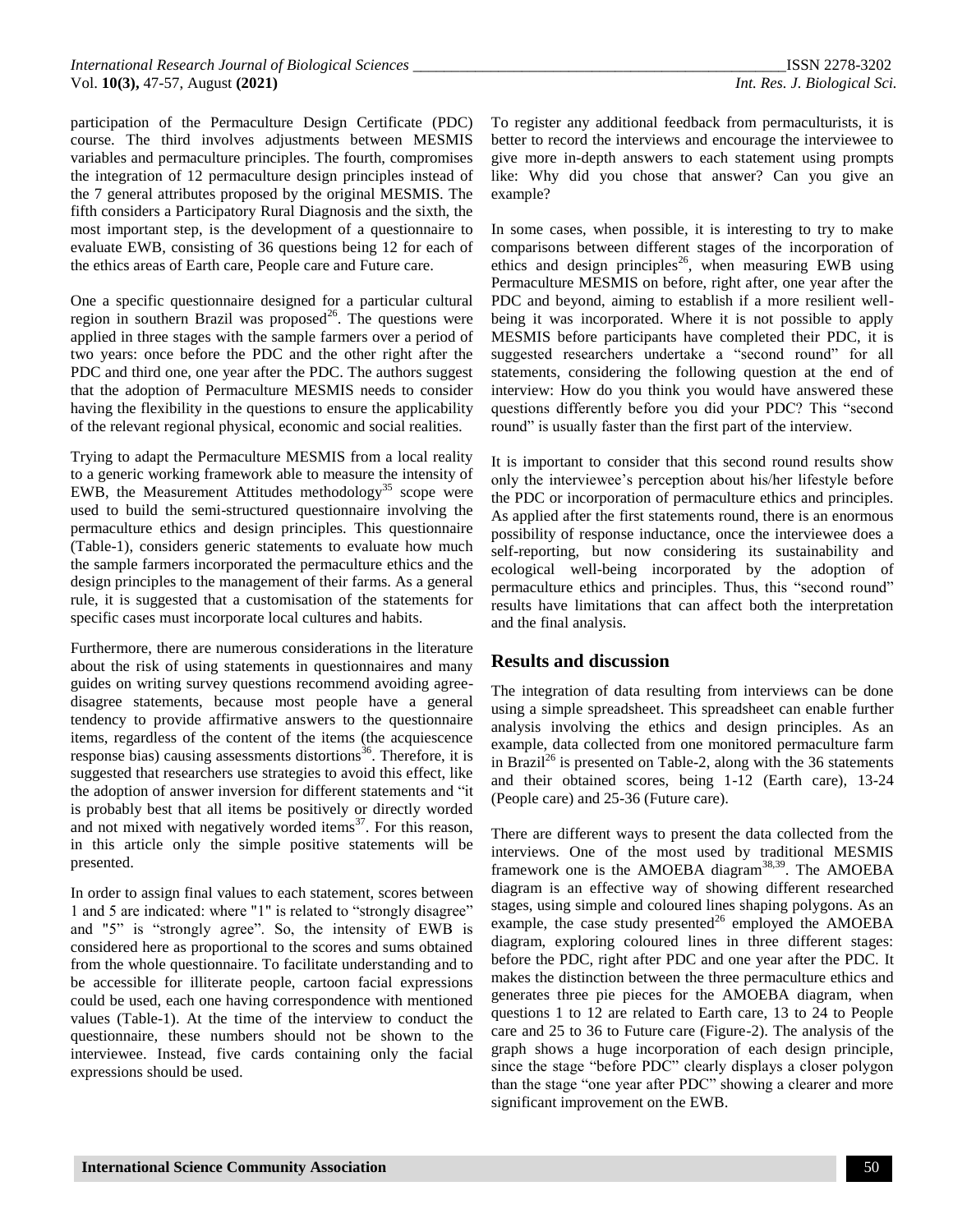#### **Table-1:** Permaculture MESMIS interview questionnaire for evaluating ecological well-being.

| Earth care (environmental)               |                                                                                                                    |          |           |       |                |  |  |
|------------------------------------------|--------------------------------------------------------------------------------------------------------------------|----------|-----------|-------|----------------|--|--|
|                                          | Facial expression and scores                                                                                       |          |           |       |                |  |  |
| Design principles                        |                                                                                                                    |          |           | 95    |                |  |  |
| 1 - Observe and<br>interact              | The design and management of my farm is based on observation and interaction with nature                           |          |           |       |                |  |  |
|                                          | Strongly disagree                                                                                                  | Disagree | Undecided | Agree | Strongly agree |  |  |
| 2 - Catch and store                      | The farm's energy needs are provided by capture and storage on site                                                |          |           |       |                |  |  |
| energy                                   | Strongly disagree                                                                                                  | Disagree | Undecided | Agree | Strongly agree |  |  |
|                                          | Our food needs are met by what is grown and produced on site                                                       |          |           |       |                |  |  |
| 3 - Obtain a yield                       | Strongly disagree                                                                                                  | Disagree | Undecided | Agree | Strongly agree |  |  |
| 4 - Apply self-                          | I change my behaviour in response to nature's feedback                                                             |          |           |       |                |  |  |
| regulation and accept<br>feedback        | Strongly disagree                                                                                                  | Disagree | Undecided | Agree | Strongly agree |  |  |
| 5 - Use and value<br>renewable resources | When I use renewable resources and services I consider their long term impact                                      |          |           |       |                |  |  |
| and services                             | Strongly disagree                                                                                                  | Disagree | Undecided | Agree | Strongly agree |  |  |
|                                          | Waste produced on site is reused                                                                                   |          |           |       |                |  |  |
| 6 - Produce no waste                     | Strongly disagree                                                                                                  | Disagree | Undecided | Agree | Strongly agree |  |  |
| 7 - Design from                          | I consider natural patterns in the design and management of my farm                                                |          |           |       |                |  |  |
| pattern to details                       | Strongly disagree                                                                                                  | Disagree | Undecided | Agree | Strongly agree |  |  |
| 8 - Integrate rather                     | Elements and functions are well integrated on my farm                                                              |          |           |       |                |  |  |
| than segregate                           | Strongly disagree                                                                                                  | Disagree | Undecided | Agree | Strongly agree |  |  |
| 9 - Use small and slow                   | I use small and slow solutions when implementing a new landscape design                                            |          |           |       |                |  |  |
| solutions                                | Strongly disagree                                                                                                  | Disagree | Undecided | Agree | Strongly agree |  |  |
| 10 - Use and value                       | The farm is designed to increase and value a diversity of species                                                  |          |           |       |                |  |  |
| diversity                                | Strongly disagree                                                                                                  | Disagree | Undecided | Agree | Strongly agree |  |  |
| 11 - Use edges and                       | The landscape design of my property maximises edges and use of margins areas where land of different<br>types join |          |           |       |                |  |  |
| value the marginal                       | Strongly disagree                                                                                                  | Disagree | Undecided | Agree | Strongly agree |  |  |
| 12 – Creatively use                      | The landscape design of my property allows for flexibility and adaptability                                        |          |           |       |                |  |  |
| and respond to change                    | Strongly disagree                                                                                                  | Disagree | Undecided | Agree | Strongly agree |  |  |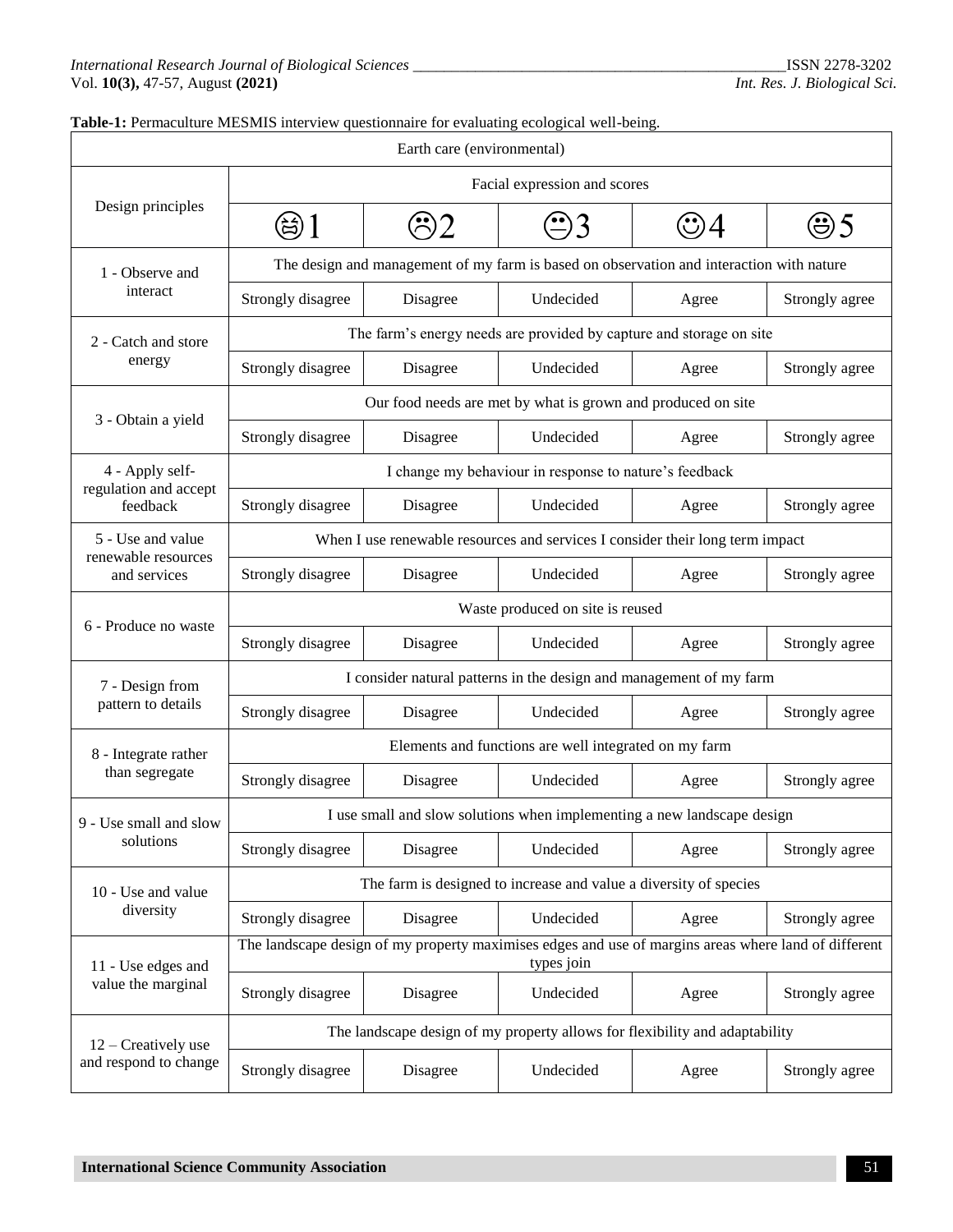| People care (social)                      |                                                                                                                                                           |          |           |       |                |  |  |
|-------------------------------------------|-----------------------------------------------------------------------------------------------------------------------------------------------------------|----------|-----------|-------|----------------|--|--|
|                                           | Facial expression and scores                                                                                                                              |          |           |       |                |  |  |
| Design principles                         | (台)                                                                                                                                                       |          |           | అ5    |                |  |  |
| 13 - Observe and<br>interact              | I interact with and have a good relationship with my neighbours                                                                                           |          |           |       |                |  |  |
|                                           | Strongly disagree                                                                                                                                         | Disagree | Undecided | Agree | Strongly agree |  |  |
| 14 - Catch and store<br>energy            | The inputs for my property are produced locally                                                                                                           |          |           |       |                |  |  |
|                                           | Strongly disagree                                                                                                                                         | Disagree | Undecided | Agree | Strongly agree |  |  |
| 15 - Obtain a yield                       | The food produced on my farm is not grown with chemical inputs                                                                                            |          |           |       |                |  |  |
|                                           | Strongly disagree                                                                                                                                         | Disagree | Undecided | Agree | Strongly agree |  |  |
| 16 - Apply self-                          | I change my behaviour in response to social/community feedback                                                                                            |          |           |       |                |  |  |
| regulation and accept<br>feedback         | Strongly disagree                                                                                                                                         | Disagree | Undecided | Agree | Strongly agree |  |  |
| 17 - Use and value<br>renewable resources | I use renewable community resources and services considering their long term impact                                                                       |          |           |       |                |  |  |
| and services                              | Strongly disagree                                                                                                                                         | Disagree | Undecided | Agree | Strongly agree |  |  |
| 18 - Produce no waste                     | I avoid sending waste to landfill                                                                                                                         |          |           |       |                |  |  |
|                                           | Strongly disagree                                                                                                                                         | Disagree | Undecided | Agree | Strongly agree |  |  |
| 19 - Design from                          | I seek broader community input in making design decisions                                                                                                 |          |           |       |                |  |  |
| patterns to details                       | Strongly disagree                                                                                                                                         | Disagree | Undecided | Agree | Strongly agree |  |  |
| 20 - Integrate rather<br>than segregate   | I open my farm to the public and seek to establish partnerships with others                                                                               |          |           |       |                |  |  |
|                                           | Strongly disagree                                                                                                                                         | Disagree | Undecided | Agree | Strongly agree |  |  |
| 21 - Use small and                        | I work collectively with my community to resolve local issues                                                                                             |          |           |       |                |  |  |
| slow solutions                            | Strongly disagree                                                                                                                                         | Disagree | Undecided | Agree | Strongly agree |  |  |
| 22 - Use and value                        | I respect other people's choices: ethnicities, sexual orientation, gender, ages, religion, culture and seek<br>to relate to people in a consistent manner |          |           |       |                |  |  |
| diversity                                 | Strongly disagree                                                                                                                                         | Disagree | Undecided | Agree | Strongly agree |  |  |
| 23 - Use edges and                        | I believe socially progressive marginalised movements add value to society                                                                                |          |           |       |                |  |  |
| value the marginal                        | Strongly disagree                                                                                                                                         | Disagree | Undecided | Agree | Strongly agree |  |  |
| 24 – Creatively use                       | I take action to respond to social crisis and solve problems in my community                                                                              |          |           |       |                |  |  |
| and respond to change                     | Strongly disagree                                                                                                                                         | Disagree | Undecided | Agree | Strongly agree |  |  |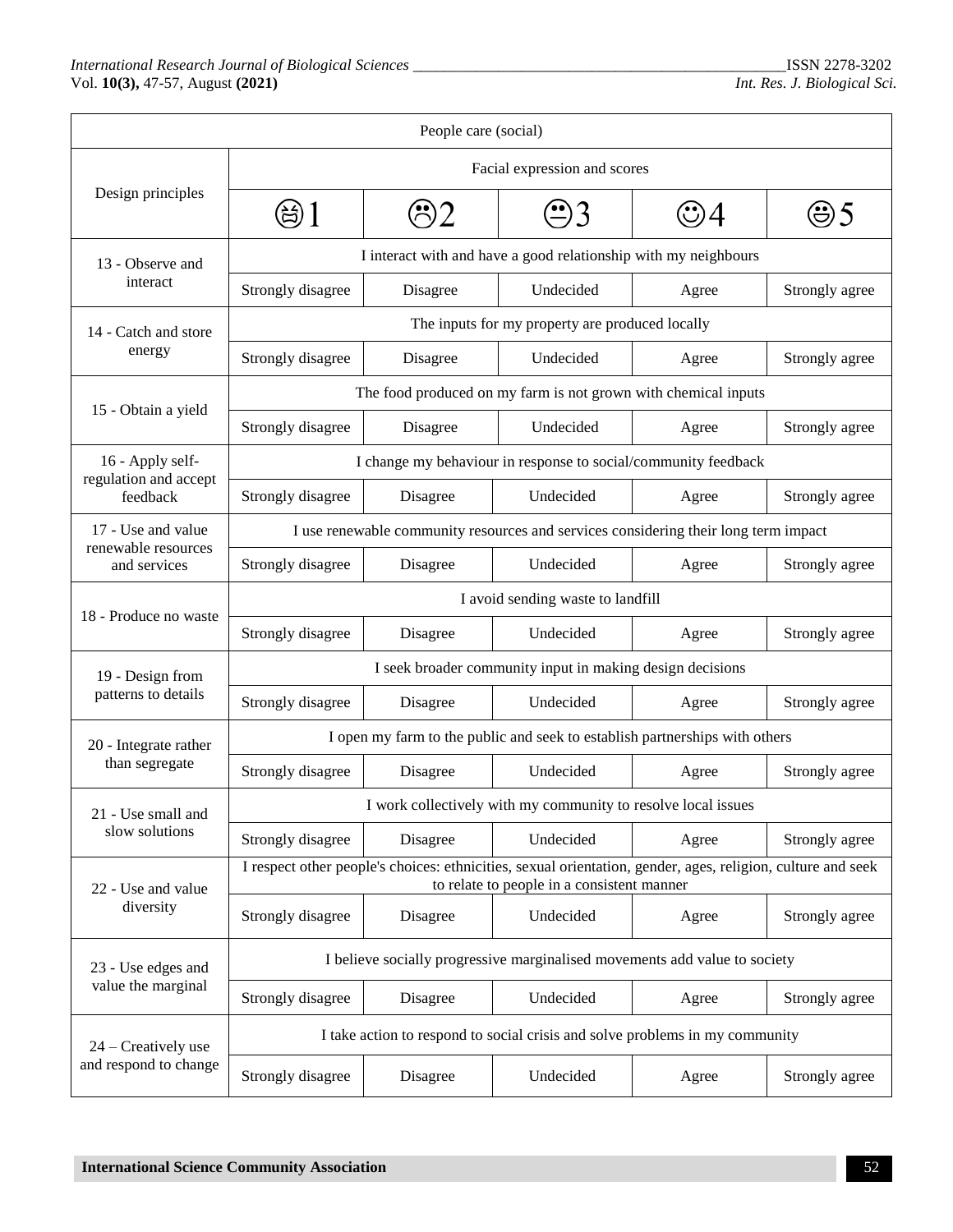| Future care (economics)                      |                                                                                                                      |                       |           |                |                |  |  |
|----------------------------------------------|----------------------------------------------------------------------------------------------------------------------|-----------------------|-----------|----------------|----------------|--|--|
| Design principles                            | Facial expression and scores                                                                                         |                       |           |                |                |  |  |
|                                              | 总                                                                                                                    | $\mathbb{R}$          |           |                | 95             |  |  |
| 25 - Observe and<br>interact                 | I recognise and respond to limits on production and consumption on my farm                                           |                       |           |                |                |  |  |
|                                              | Strongly disagree<br>Disagree<br>Undecided                                                                           |                       | Agree     | Strongly agree |                |  |  |
| 26 - Catch and store<br>energy               | Farm inputs are generated on site                                                                                    |                       |           |                |                |  |  |
|                                              | Strongly disagree                                                                                                    | Undecided<br>Disagree |           | Agree          | Strongly agree |  |  |
| 27 - Obtain a yield                          | My income is generated by activities on site                                                                         |                       |           |                |                |  |  |
|                                              | Strongly disagree                                                                                                    | Disagree              | Undecided | Agree          | Strongly agree |  |  |
| 28 - Apply self-                             | I consider fair share in consumption and distribution of resources                                                   |                       |           |                |                |  |  |
| regulation and accept<br>feedback            | Strongly disagree                                                                                                    | Disagree              | Undecided | Agree          | Strongly agree |  |  |
| 29 - Use and value                           | I don't spend money on non-renewable resources                                                                       |                       |           |                |                |  |  |
| renewable resources<br>and services          | Strongly disagree                                                                                                    | Undecided<br>Disagree |           | Agree          | Strongly agree |  |  |
|                                              | I consider waste as a resource                                                                                       |                       |           |                |                |  |  |
| 30 - Produce no waste                        | Strongly disagree                                                                                                    | Disagree              | Undecided | Agree          | Strongly agree |  |  |
| 31 - Design from                             | I use integrated systems to design for efficiency and optimise productivity                                          |                       |           |                |                |  |  |
| patterns to details                          | Strongly disagree                                                                                                    | Disagree              | Undecided | Agree          | Strongly agree |  |  |
| 32 - Integrate rather<br>than segregate      | I seek to integrate my production with other local farms                                                             |                       |           |                |                |  |  |
|                                              | Strongly disagree                                                                                                    | Disagree              | Undecided | Agree          | Strongly agree |  |  |
| 33 - Use small and                           | When facing a production problem, I resolve the problem with ecological management and avoid the<br>use of chemicals |                       |           |                |                |  |  |
| slow solutions                               | Strongly disagree                                                                                                    | Disagree              | Undecided | Agree          | Strongly agree |  |  |
| 34 - Use and value<br>diversity              | My farm generates a diversity of income streams                                                                      |                       |           |                |                |  |  |
|                                              | Strongly disagree                                                                                                    | Disagree              | Undecided | Agree          | Strongly agree |  |  |
| 35 - Use edges and<br>value the marginal     | I consider gaps in the market when deciding which product streams to invest on my farm                               |                       |           |                |                |  |  |
|                                              | Strongly disagree                                                                                                    | Disagree              | Undecided | Agree          | Strongly agree |  |  |
| 36 – Creatively use<br>and respond to change | I creatively respond to and solve production flow issues                                                             |                       |           |                |                |  |  |
|                                              | Strongly disagree                                                                                                    | Disagree              | Undecided | Agree          | Strongly agree |  |  |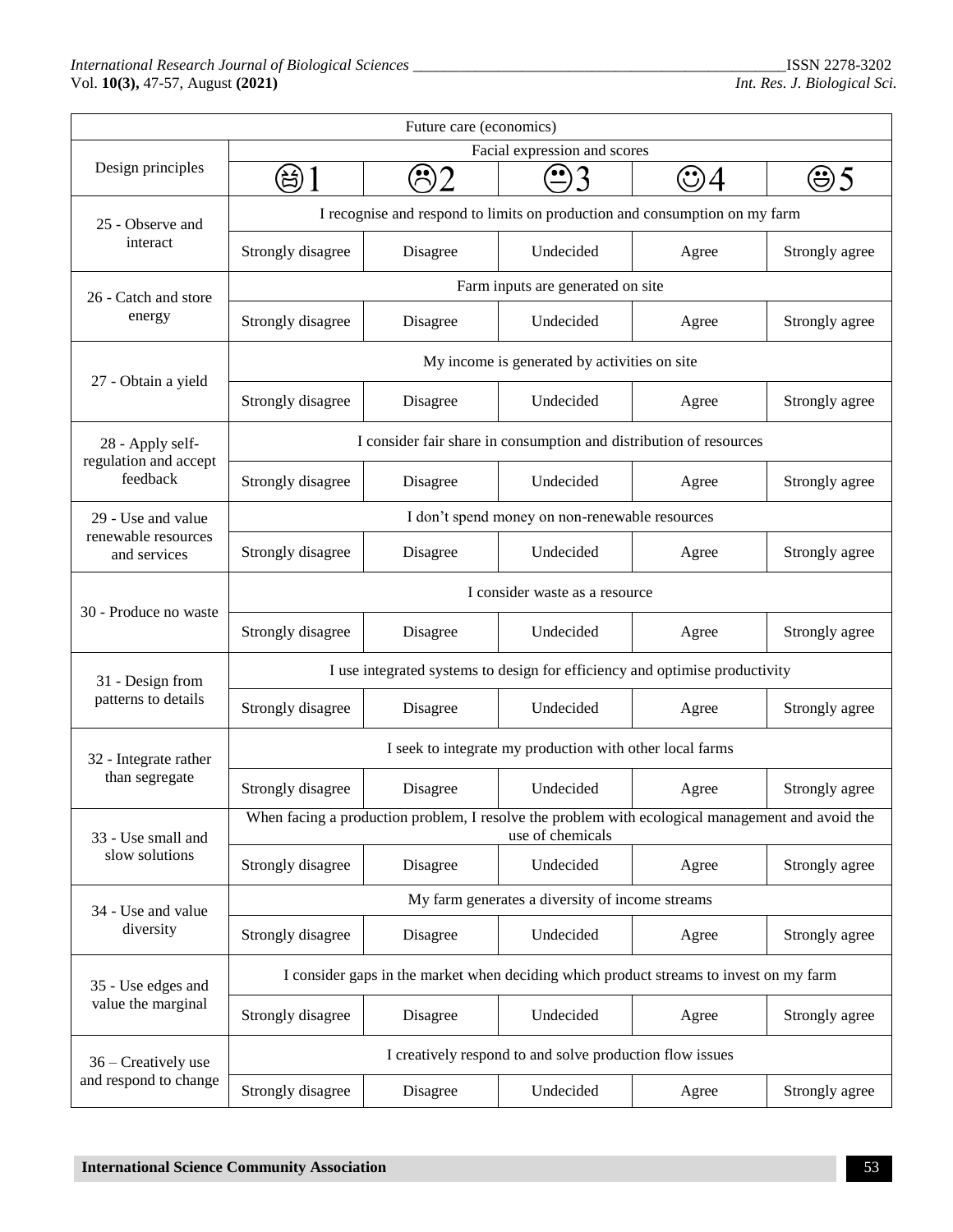#### *International Research Journal of Biological Sciences \_\_\_\_\_\_\_\_\_\_\_\_\_\_\_\_\_\_\_\_\_\_\_\_\_\_\_\_\_\_\_\_\_\_\_*\_\_\_\_\_\_\_\_\_\_\_\_\_ISSN 2278-3202 Vol. **10(3),** 47-57, August **(2021)** *Int. Res. J. Biological Sci.*

| Statement        | Scores               |                          |                               |                              | Scores                      |                           |                               |
|------------------|----------------------|--------------------------|-------------------------------|------------------------------|-----------------------------|---------------------------|-------------------------------|
|                  | Before<br><b>PDC</b> | Soon after<br><b>PDC</b> | One year after<br>${\rm PDC}$ | Statement                    | Before<br>PDC               | Soon after<br><b>PDC</b>  | One year after<br><b>PDC</b>  |
| $\,1\,$          | $\mathfrak{Z}$       | $\overline{4}$           | $\overline{4}$                | 25                           | $\ensuremath{\mathfrak{Z}}$ | $\mathfrak{S}$            | 5                             |
| $\sqrt{2}$       | $\sqrt{2}$           | $\mathfrak{Z}$           | $\overline{\mathcal{L}}$      | 26                           | $\sqrt{2}$                  | $\mathfrak{Z}$            | 3                             |
| $\mathfrak{Z}$   | $\sqrt{2}$           | $\mathfrak{Z}$           | 3                             | $27\,$                       | $\mathbf{1}$                | $\mathfrak{S}$            | $\overline{4}$                |
| $\overline{4}$   | $\mathfrak{Z}$       | $\overline{4}$           | 3                             | 28                           | $\mathfrak{Z}$              | $\mathfrak{S}$            | 5                             |
| $\sqrt{5}$       | $\sqrt{2}$           | $\overline{4}$           | 5                             | 29                           | $\mathfrak{Z}$              | $\mathfrak{S}$            | 5                             |
| $6\,$            | $\mathfrak{Z}$       | $\overline{4}$           | 5                             | 30                           | $\sqrt{2}$                  | $\overline{4}$            | 5                             |
| $\boldsymbol{7}$ | $\sqrt{2}$           | $\overline{4}$           | $\overline{\mathcal{L}}$      | 31                           | $\sqrt{2}$                  | $\mathfrak{S}$            | 3                             |
| $\,8\,$          | $\mathfrak{Z}$       | $\overline{4}$           | 5                             | $32\,$                       | $\mathfrak{Z}$              | $\mathfrak{S}$            | 5                             |
| $\overline{9}$   | $\sqrt{2}$           | $\overline{4}$           | $\overline{\mathcal{A}}$      | 33                           | $\mathfrak{Z}$              | $\mathfrak{S}$            | 5                             |
| 10               | $\overline{4}$       | $\sqrt{5}$               | 5                             | 34                           | $\ensuremath{\mathfrak{Z}}$ | $\mathfrak{S}$            | 5                             |
| $11\,$           | $\overline{4}$       | $\overline{4}$           | 5                             | 35                           | $\sqrt{2}$                  | $\overline{4}$            | 5                             |
| 12               | $\sqrt{2}$           | $\overline{4}$           | 5                             | 36                           | $\sqrt{2}$                  | $\mathfrak{S}$            | 5                             |
| 13               | $\mathfrak{Z}$       | $\overline{4}$           | $\overline{\mathcal{L}}$      | Sum of scores for each ethic |                             |                           |                               |
| 14               | $\sqrt{2}$           | $\mathfrak{Z}$           | 5                             |                              |                             |                           |                               |
| 15               | $\mathfrak{Z}$       | $\sqrt{5}$               | 5                             |                              |                             |                           |                               |
| 16               | $\sqrt{2}$           | $\overline{4}$           | $\overline{\mathcal{A}}$      |                              |                             |                           |                               |
| 17               | $\mathfrak{Z}$       | $\overline{4}$           | $\overline{\mathbf{4}}$       |                              | Before<br>${\rm PDC}$       | Soon after<br>${\rm PDC}$ | One year after<br>${\rm PDC}$ |
| $18\,$           | $\overline{2}$       | $\overline{4}$           | $\overline{c}$                | Ethics                       |                             |                           |                               |
| 19               | $\overline{3}$       | $\overline{4}$           | 5                             | Earth<br>Care                | $32\,$                      | $47\,$                    | $52\,$                        |
| $20\,$           | $\overline{2}$       | $\overline{4}$           | 5                             |                              |                             |                           |                               |
| $21\,$           | $\mathbf{1}$         | $\overline{4}$           | 5                             |                              | People<br>33<br>Care        | $51\,$                    | 54                            |
| 22               | $\overline{4}$       | $\mathfrak{S}$           | 5                             |                              |                             |                           |                               |
| 23               | $\overline{4}$       | $\mathfrak{S}$           | 5                             | Future                       |                             |                           | 55                            |
| $24\,$           | $\overline{4}$       | $\mathfrak{S}$           | 5                             | Care                         | $29\,$                      | 56                        |                               |

## Table-2: Example data including scores and sums for one monitored permaculture farm in Brazil<sup>26</sup>.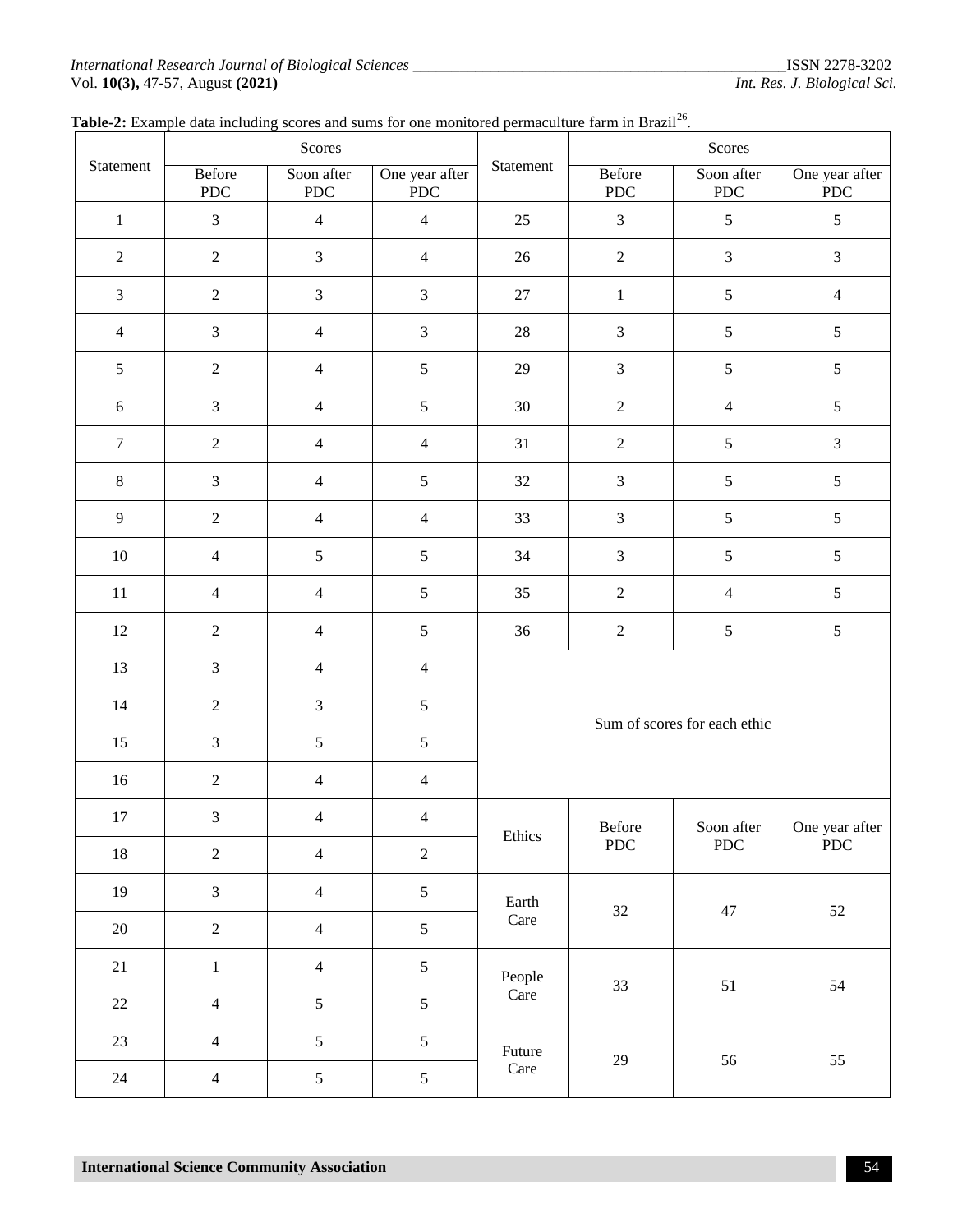

**Figure-2:** Example containing results representation of the design principles scores for the three evaluated stages from one monitored<sup>26</sup>.

The AMOEBA diagram provides a visual way to recognise the incorporation of each design principle for different stages of the research, but it cannot reveal the intensity of its whole incorporation, the EWB. To achieve this information an analysis involving the sum of each separately ethic is necessary. Thus, using the "Sum of the scores for each ethic" (Table-2) it is possible to plot the data on a simple line graph (Figure-3) to reveal which ethics was increased or decreased, considering the three stages suggested and evaluated $^{26}$ . The final summed scores for all ethics on graph indicates that the PDC was an important "tool" to increase the incorporation of design principles and improved the EWB on farm, signed by the difference of polygon sizes between the stage "before PDC" and "right after PDC". Furthermore, the "Future care" was the most changed ethic at the same stage. It is yet possible to affirm, that the "after the PDC" stage scores are in a stable condition, keeping its intensity on "one year after PDC" stage. Thus, the results suggest that the PDC worked as a turning point for landholders.

Another well-used way to represent and analyse the data is the use of the box-plot graphic to show the statistical distribution (quartiles, outliers and medians), especially if there is a large amount of data. The Figure-4 shows a box-plot graph for the same results presented on Table-2. The representation of the results using this way provides a complete view about the evolution between each of three analysed stages. Using the median as the indicator of EWB makes it easier to verify if there were improvement or not. One limitation of this way of presenting the results is the impossibility of revealing the differences for each of the permaculture ethics as is possible in

the AMOEBA diagram, because it considers the sum of whole scores evaluated. In the other hand, it is possible to express a summary of results by plotting the median into a "scale", considering 4 intervals (corresponding 1 to 5 scores), for EWB: poor, low, good and excellent (Figure-4).







**Figure-4:** Example containing results representation for each analysed farm for three suggested evaluation stages.

#### **Conclusion**

The adoption of a customised tool like "Permaculture MESMIS" to evaluate the EWB on permaculture farms is suggested, because the sustainability evaluation needs to take into account all variables linked to social, environmental and economic aspects. The permaculture ethics and design principles provide a holistic framework for doing this. The EWB framework enables quantification of each process inside the managed landscape providing the ability to rank the sustainability of permaculture farms if compared to other methods where food production is the most important indicator.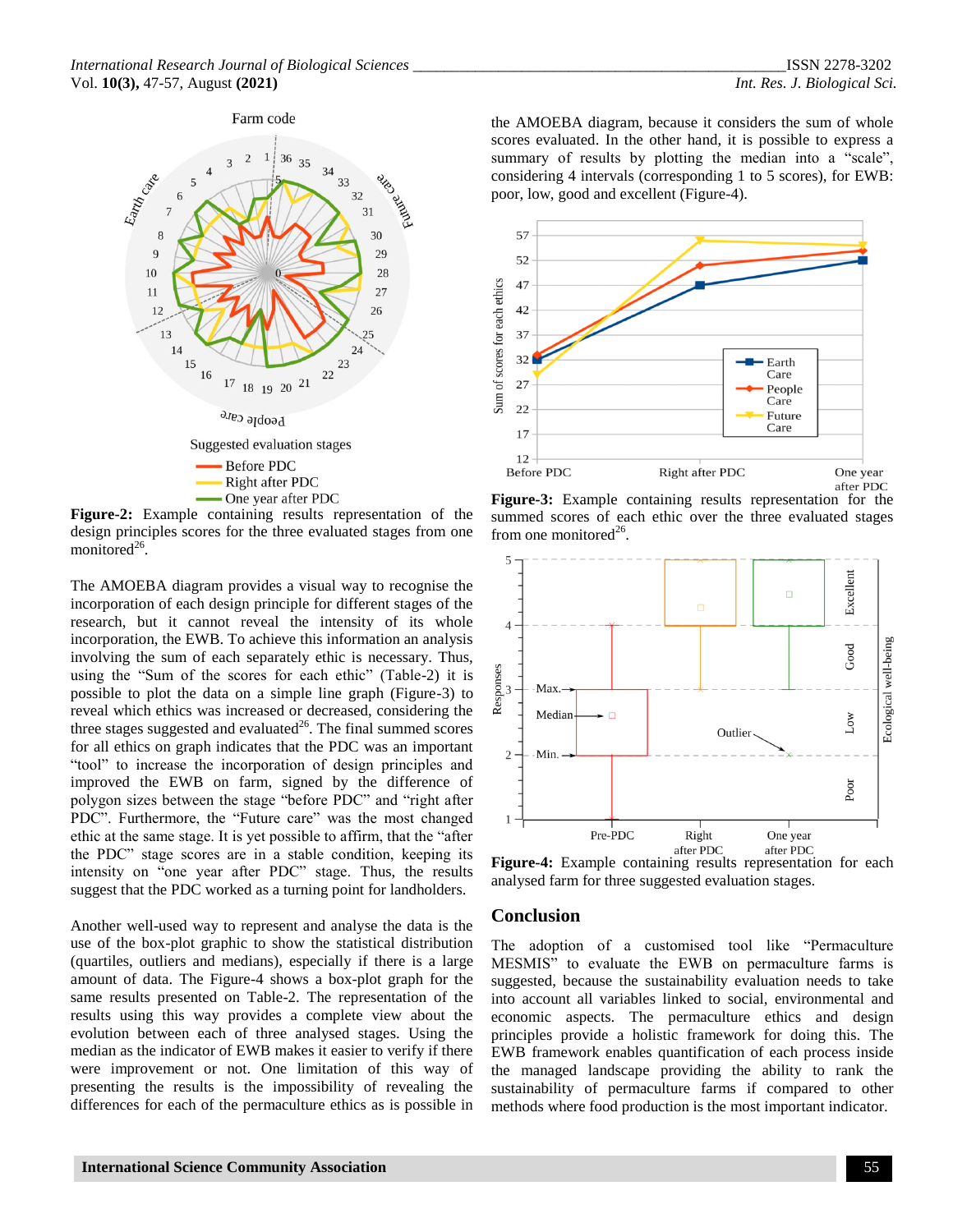It is important to highlight that the Permaculture MESMIS need to be refined, generalised in some cases, and adapted to suburban and urban environments, respecting different contexts. Future applications of the Permaculture MESMIS would help to refine the tool and to provide more detailed results and approaches, with the ultimate aim of designing better methods for the evaluation of ecological well-being.

# **Acknowledgements**

This study was born as part of "Terra Permanente" Project growing food with Atlantic Forest activities, developed by Permaculture Study Group of Federal University of Santa Catarina, and where was purposed the Permaculture MESMIS framework. The transformation from a specific case study serving as a broader methodology applicable to other permaculture evaluation scenarios, was funded by Federal University of Santa Catarina. A special thanks to Dr. Keri Hopeward for advising and support, Central Queensland University - Appleton Institute of Adelaide for the opportunity to develop this research and Graham Brookman, a permaculture farmer from Brookman Food Forest, for all friendship and respect in Australia.

# **References**

- **1.** Krebs, J., & Bach, S. (2018). Permaculture—Scientific evidence of principles for the agroecological design of farming systems. *Sustainability*, 10(9), 3218.
- **2.** Mollison, B. (1988). *Permaculture: A Designers' Manual*. Tagari Publication, Tyalgum, Austrália. ISBN: 978-0- 908228-01-0
- **3.** OECD (2017). How's Life? 2017: Measuring Well-being. OECD Publishing, Paris*.* ISBN: 978-92-64-28390-9
- **4.** England, R. W. (1998). Measurement of social well-being: alternatives to gross domestic product. *Ecological Economics*., 25, 89–103. [https://doi.org/10.1016/S0921-](https://doi.org/10.1016/S0921-8009(97)00098-0) [8009\(97\)00098-0](https://doi.org/10.1016/S0921-8009(97)00098-0)
- **5.** Decancq, K., and Schokkaert, E. (2016). Beyond GDP: Using Equivalent Incomes to Measure Well-Being in Europe. *Soc Indic Res*. 126, 21–55. <https://doi.org/10.1007/s11205-015-0885-x>
- **6.** Costanza Robert; Hart Maureen; Posner Stephen; Talberth J. (2009). Beyond GDP: The Need for New Measures of Progress. [http://www.bu.edu/pardee/files/documents/PP-](http://www.bu.edu/pardee/files/documents/PP-004-GDP.pdf)[004-GDP.pdf](http://www.bu.edu/pardee/files/documents/PP-004-GDP.pdf) (Accessed April 28, 2019).
- **7.** Costanza, R., Kubiszewski, I., Giovannini, E., Lovins, H., McGlade, J., Pickett, K. E., Ragnarsdóttir, K. V., Roberts, D., De Vogli, R., and Wilkinson, R. (2014). Development: Time to leave GDP behind. *Nature News*, 505, 283. <https://doi.org/10.1038/505283a>
- **8.** Hamilton C. Saddler H. (1997). The Genuine Progress Indicator, A new index of changes in well-being in Australia. The Australia institute. No 14.
- **9.** United Nations Development Programme (2019). Human Development Index (HDI) | Human Development Reports. Human Development Reports. [http://hdr.undp.org/en/](http://hdr.undp.org/en/content/human-development-index-hdi) [content/human-development-index-hdi](http://hdr.undp.org/en/content/human-development-index-hdi). Accessed February 17, 2019.
- **10.** McGillivray, M. (2006). Human Well-Being: Concept and Measurement, Studies in Development Economics and Policy, Palgrave Macmillan UK. ISBN: 978-0-230-62560-  $\Omega$ .
- **11.** United Nations Development Programme (2001). Energy and Human Well-Being | Human Development Reports. [http://hdr.undp.org/en/content/energy-and-human-well](http://hdr.undp.org/en/content/energy-and-human-well-being)[being](http://hdr.undp.org/en/content/energy-and-human-well-being). Accessed April 28, 2019.
- **12.** Network of Well-being (2017). Exploring the Links between Wellbeing and Permaculture. [http://www.net](http://www.networkofwellbeing.org/index.php/blog/post/exploring-the-links-between-wellbeing-and-permaculture) [workofwellbeing.org/index.php/blog/post/exploring-the](http://www.networkofwellbeing.org/index.php/blog/post/exploring-the-links-between-wellbeing-and-permaculture)[links-between-wellbeing-and-permaculture](http://www.networkofwellbeing.org/index.php/blog/post/exploring-the-links-between-wellbeing-and-permaculture). Accessed December 10, 2017.
- **13.** WE All Home (2019). Wellbeing Economy Alliance. <https://wellbeingeconomy.org/> Accessed November 7, 2019.
- **14.** Lockyer, J. and Veteto, J.R. (2013). Environmental Anthropology Engaging Ecotopia. Berghahn Books, New York, London. ISBN: 978-0-85745-879-7
- **15.** Crosby, A., Lorber-Kasunic, J., and Accarigi, I. V. (2014). Value the Edge: Permaculture as Counterculture in Australia. *M/C Journal*. [http://journal.media](http://journal.media-culture.org.au/index.php/mcjournal/article/view/915)[culture.org.au/index.php/mcjournal/article/view/915](http://journal.media-culture.org.au/index.php/mcjournal/article/view/915) Accessed February 19, 2019.
- **16.** Centemeri, L. (2019). Health and the Environment in Ecological Transition: The Case of the Permaculture Movement in Making Sense of Health, Disease, and the Environment in Cross-Cultural History: The Arabic-Islamic World, China, Europe, and North America. Bretelle-Establet, F., Gaille, M., and Katouzian-Safadi, M. eds, pp. 309–331, Boston Studies in the Philosophy and History of Science, Springer International Publishing, Cham, [https://doi.org/10.1007/978-3-030-19082-8\\_13](https://doi.org/10.1007/978-3-030-19082-8_13)
- **17.** Corazon, S. S., Stigsdotter, U. K., Moeller, M. S., and Rasmussen, S. M. (2012). Nature as therapist: Integrating permaculture with mindfulness- and acceptance-based therapy in the Danish Healing Forest Garden Nacadia. *European Journal of Psychotherapy & Counselling*. 14, 335–347[. https://doi.org/10.1080/13642537.2012.734471](https://doi.org/10.1080/13642537.2012.734471)
- **18.** Brown, K. W., and Kasser, T. (2005). Are Psychological and Ecological Well-being Compatible? The Role of Values, Mindfulness, and Lifestyle. *Soc Indic Res*. 74, 349– 368[. https://doi.org/10.1007/s11205-004-8207-8](https://doi.org/10.1007/s11205-004-8207-8)